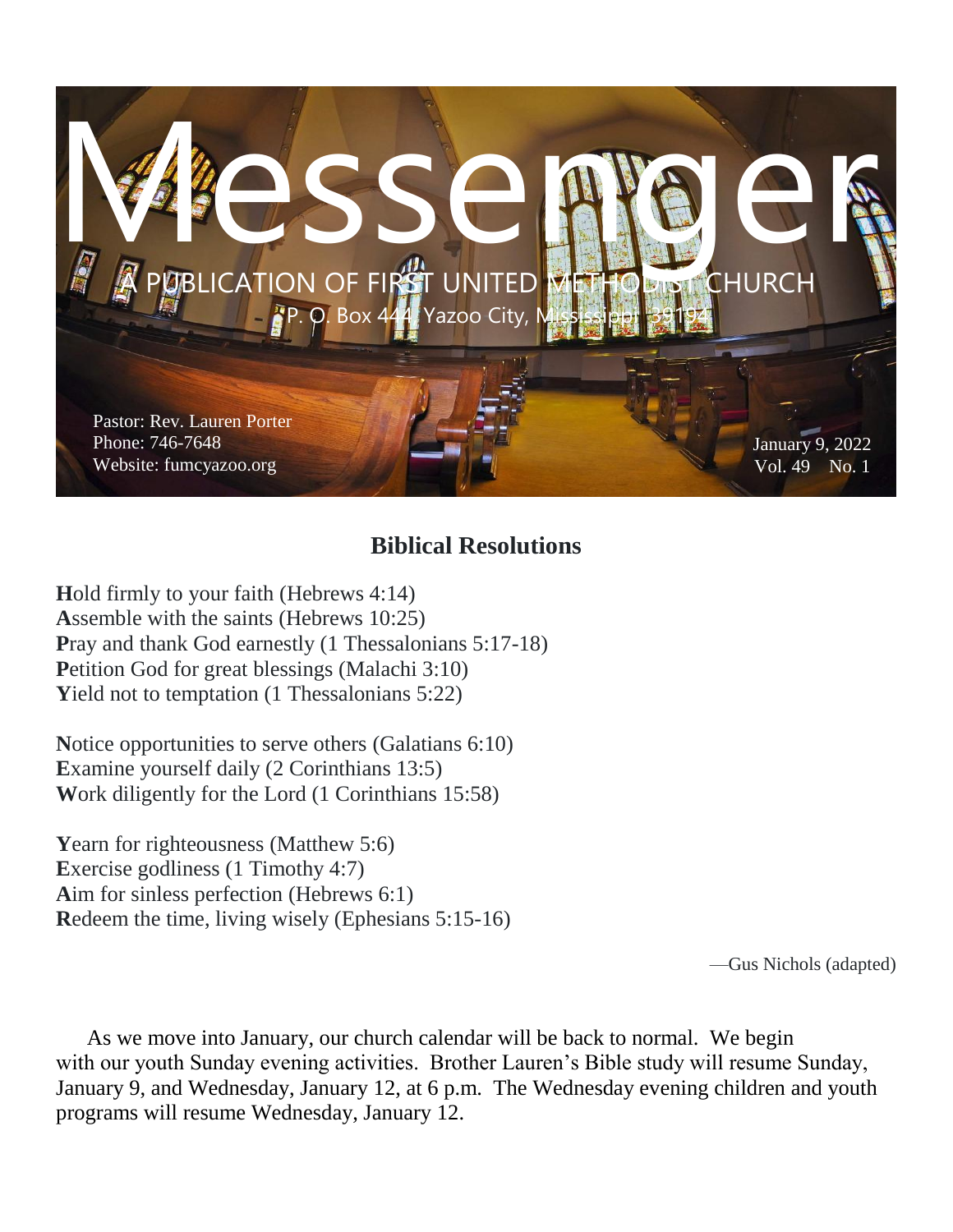

#### **SUNDAY, JANUARY 9** 9:00 a.m. Come AZ U R Service 9:50 a.m. Sunday School 11:00 a.m. Traditional Service

 6:00 p.m. Youth 6:00 p.m. Bro. Lauren's Bible Study **MONDAY, JANUARY 10** 9-12 noon Methodist Market **WEDNESDAY, JANUARY 12** 5:00 p.m. Children's Choir 5:45 p.m. Planet 456 & Children's Bible Study 6:00 p.m. Chancel Choir 6:00 p.m. Bro. Lauren's Bible Study 6:00 p.m. Youth 6:15 p.m. Snack Supper **SATURDAY, JANUARY 15**

9-12 noon Methodist Market



 $\sim$   $\sim$   $\sim$   $\sim$   $\sim$ 

- 9. Sara Beth Wyatt
- 10. Mabel George Chat Phillips Brad Phillips
- 12. Kirk Coulton Bobby Thompson
- 13. Tim Richards
- 14. Jamie Patterson

10. Dr. & Mrs. David Arnold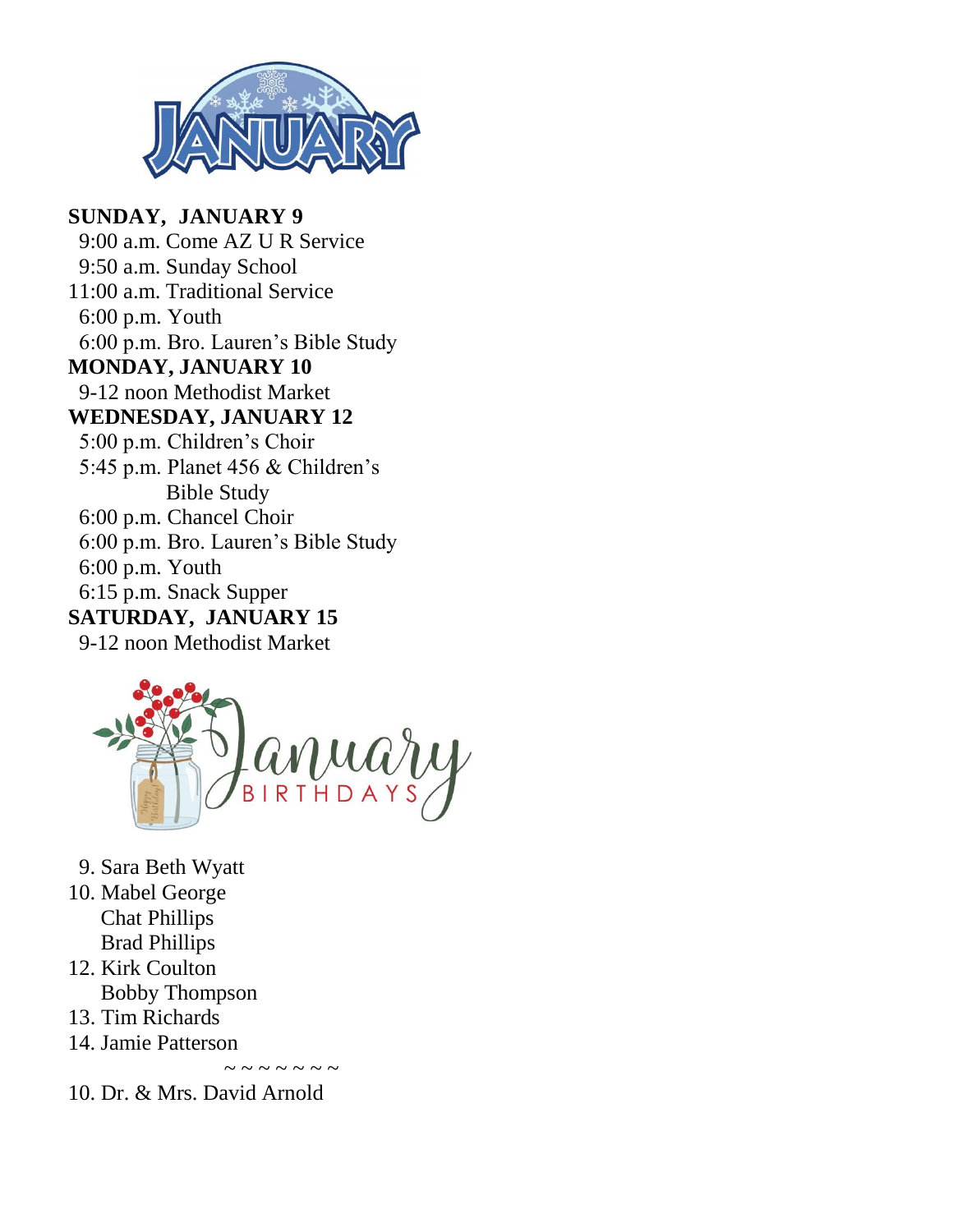Solid ound'

# **Sunday School**

This Sunday we will begin a new series for the New Year. In this series, we will be talking about Jesus' mission and purpose. This week's lesson, *Who's Boss?",* will address the rule of our own households, as well as the laws of the land. How important are rules and laws, and what are God's expectations for us as Christians?

# **Sunday & Wednesday Night Group**

We will resume with our regular Bible Studies this Sunday night, January 9<sup>th</sup>, at 6:00 p.m. be meeting anymore throughout the remainder of the year. Bible Study will resume in January. Wednesday Bible Study will meet next Wednesday, January  $12<sup>th</sup>$ , beginning with Supper in the Fellowship Hall at 6:15 p.m.

## **Spring Break Trip and M28 Camp at Lake Junaluska**

Please don't forget that the first payment for Spring Break is due next week, and remember to sign up for Lake J. The dates for Lake Junaluska are July 11-15.

Group will meet on Wednesdays from 6:00 p.m. – 7:00 p.m.

Sunday Night Group will meet each Sunday from 6:00 p.m. – 7:00 p.m.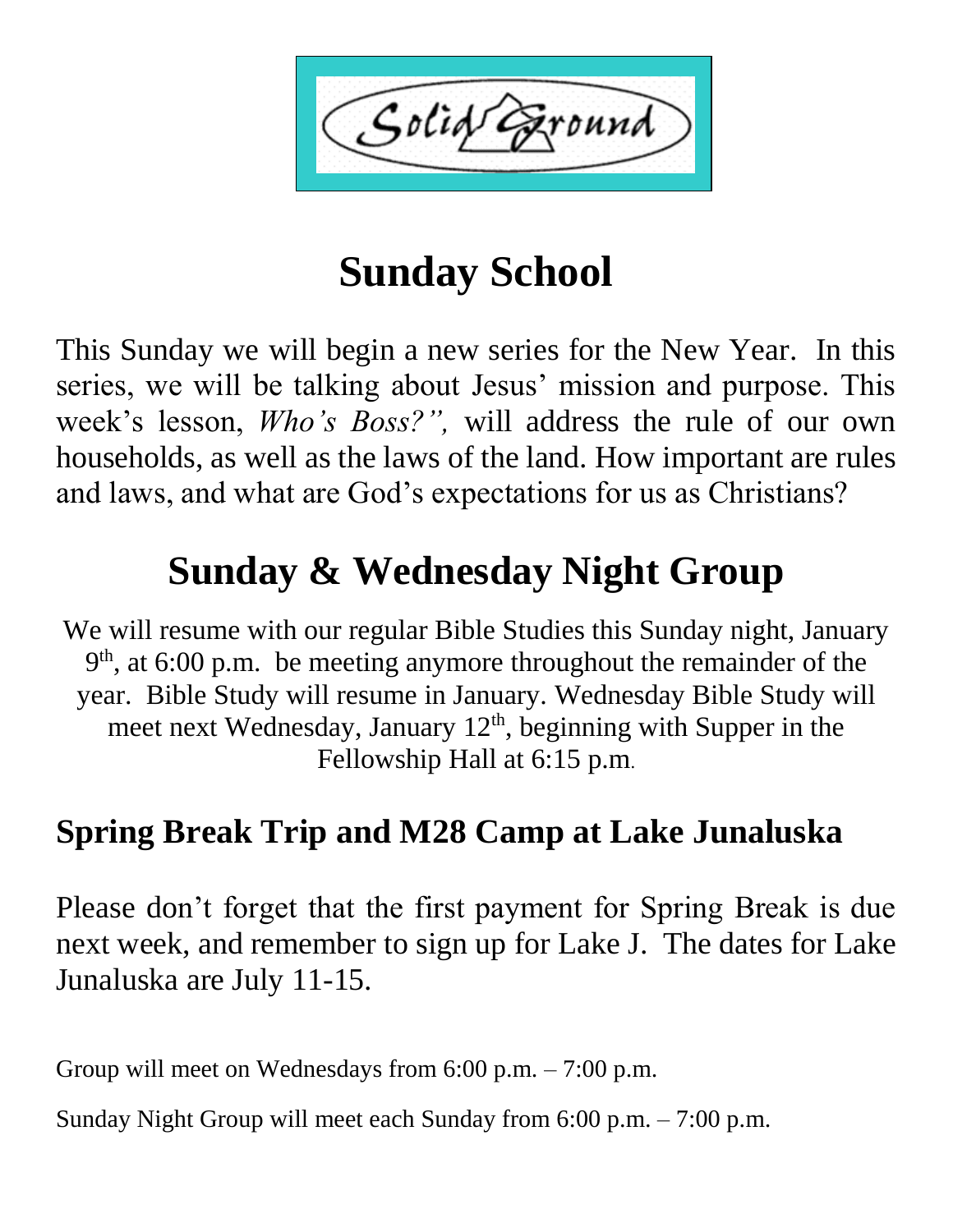



 Jesus grew in wisdom and stature, and in favor with God and man.

Luke 2: 52



# **Hiskidz and Bible in Life**

This week we will begin a new series, **"Jesus: His Mission,** to start off the new year. Our lesson, *Learning about God,* is about the story of Jesus when he was 12 years old, and he went to the Temple.

### **W.O.W WEDNESDAY CHILDREN'S MINISTRY**

W.O.W Wednesdays will start back-up on Wednesday, January 12. If your child did not participate in the Fall, we encourage you to send them for the Winter/Spring session. We are looking forward to a new Bible Study and a time of fellowship together.